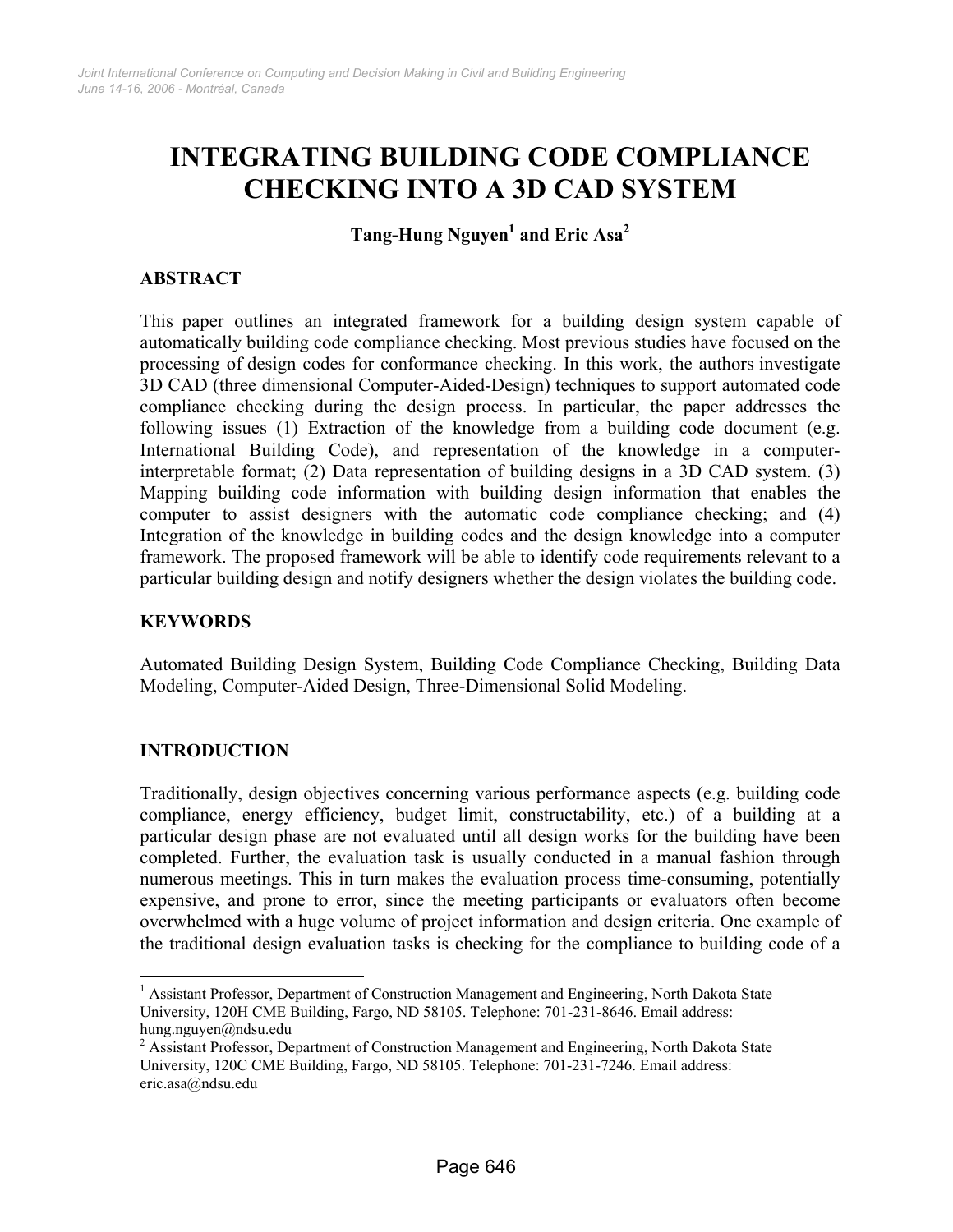building component. In the case that the building design does not comply with the current building codes, the designer need to meet with other project participants, whose designs may have affects on the code violations, to determine how to appropriately modify the design so that the code violations can be avoided. Checking a building design for conformance with applicable building codes is a tedious, laborious, and complicated task. Misinterpreting or overlooking provisions of the building codes, which is often the case with inexperienced users, may lead to serious consequences. At present, with computer supports, the building code compliance checking can be handled with relative ease. For example, a knowledgebased computer system is capable of reasoning the logics contained in building codes to provide advice with diagnostic problems in code checking (Nguyen, 1996) and an 'expertext' system, a combination of the best features of expert systems and hypertext, facilitates the building code compliance checking using the semantically rich nodes of hypertext and the well-specified, computable links of expert systems (Casson and Stone, 1991). However, the existing computer software is unable to explicitly capture the building code rationale for selecting a building system or component that may affect the overall design performance, forcing designers to manually verify code violations. This shortcoming makes it difficult for the designer (e.g. architects and engineers) to determine how to adjust the design information in the case of design changes so that the building code regulations will be completely complied. The current research effort is aimed at developing a 3D CAD system capable of automatically identifying, as the design proceeds, code requirements relevant to a particular building design and notify designers whether the design complies with the building code. Specifically, the major research tasks include:

- Extraction of the knowledge from a building code document (e.g. International Building Code), and representation of the knowledge in a computer-interpretable format;
- Data representation of building designs in a 3D CAD system;
- Mapping building code information with building design information that enables the computer to assist designers with the automatic code compliance checking; and
- Integration of the knowledge contained in building codes and the design knowledge into a computer framework. The proposed framework will be able to identify code requirements relevant to a particular building design and notify designers whether the design violates the building codes.

# **RESEARCH METHODOLOGY**

The research methodology includes the following steps:

- 1. Study previous work on computer-based systems for checking designs against building regulations. This study identifies the needs for the development of an automated building code checking system.
- 2. Examine a building code document, e.g. International Building Code (IBC), from which the knowledge of one or two Chapters will be extracted for the prototype implementation.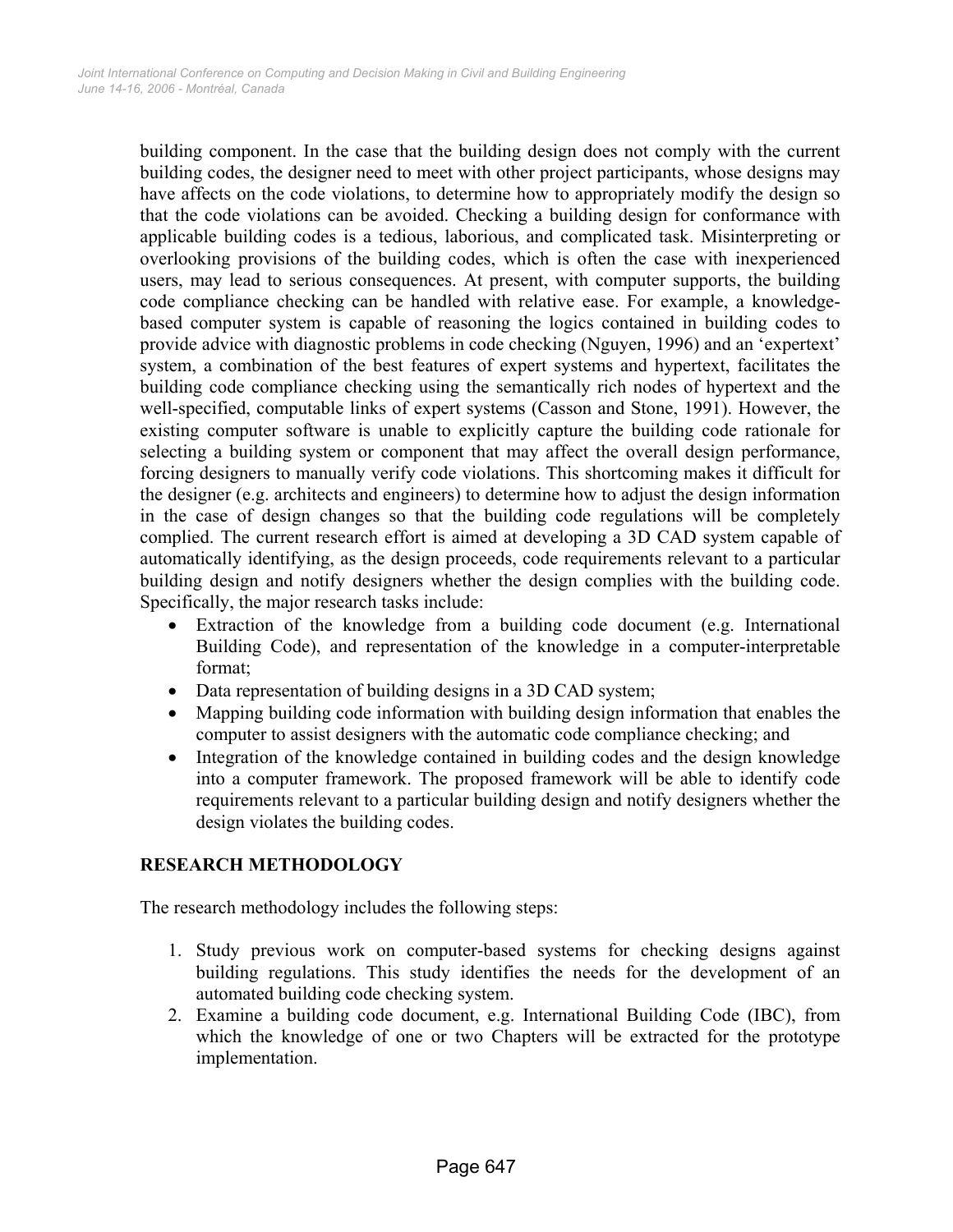- 3. Extract the knowledge from the selected sections in the IBC and represent them in a computer-interpretable format.
- 4. Develop a framework linking building product information with relevant building code information, which enables the automated code compliance checking
- 5. Implement the framework in a CAD system (e.g. AutoCAD by Autodesk, Inc.).

### **PREVIOUS WORK**

In the last decade, the applications of advanced information technology (IT) to the development of computer tools that assist in accessing, interpreting and applying regulatory information have been given particular attention. Examples of such IT applications include hypertext (Kumar et al., 1995), expert systems (Rosenman et. al., 1986; Dym et al., 1988; Sharpe, 1991; Moulin, 1992; Frye et al., 1992; Heikkila and Blewett, 1992; and Delis and Delis, 1995), expertext (Casson and Stone, 1991), and intelligent systems (Nguyen, 1996, Nguyen et. al., 1996).

While many computer-based prototype systems for checking designs against selected regulations have been developed during the last decade, these systems are usually standalone systems that require the user to input manually the pertinent information describing the building. Unlike the previous work, the proposed CAD system is designed to quickly retrieve basic building data (e.g. geometry and functionality) of a particular building design stored in the CAD system to deduce more complex building information (e.g. spatial relations, areas and widths of a particular building component) required for building code compliance checking.

# **THE BUILDING CODE DOCUMENT**

The first step taken in this research is to select a building code document. The three building codes in widespread use previously in the United States included: the Uniform Building Code of the International Conference of Building Officials (ICBO), the Southern Building Code of the Southern Building Code Congress International, Inc. (SBCCI), and the National Building Code of Building Officials and Code Administrators International, Inc. (BOCA). Recently, these three model codes have been reformatted into a single national model code, named International Building Code, which was developed by the International Code Council, an agency made up of representatives from the three model-code organizations ICBO, SBCCI, and BOCA (IBC, 2000). Therefore, the International Building Code (IBC) was selected as the building code document for implementing the automated code checking prototype system. To develop an automated code checking system, the regulatory requirements in the building code are used as the main source of information to establish its knowledge base. However, code texts are written in a natural language format that is unable to be encoded directly to the computer-based system. Thus, the procedural logic of the code should be restructured and formalized into a suitable format for the implementation of the computer application. The regulatory source used to extract the knowledge for the code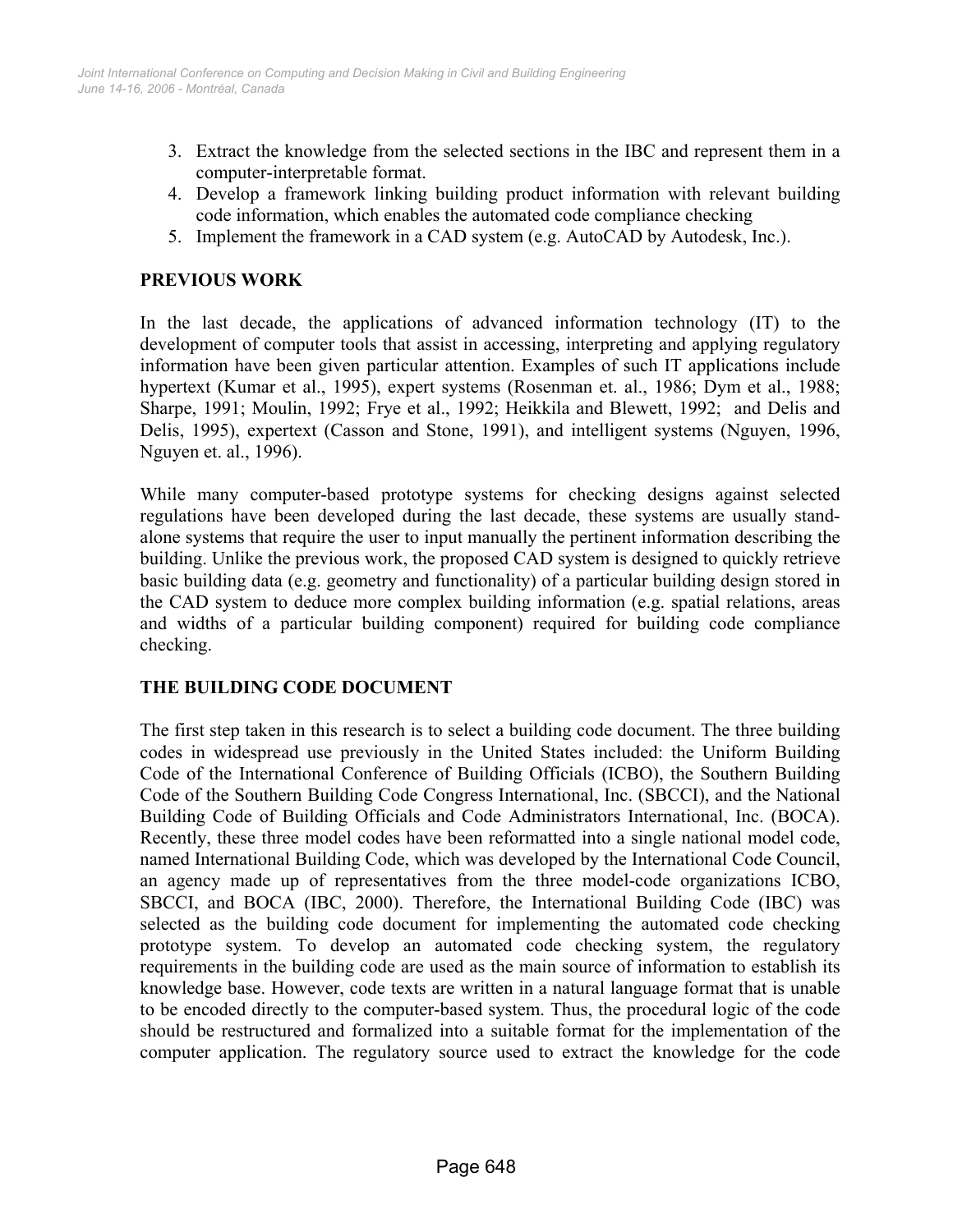checking system includes code regulations found in two Chapters (e.g. 'Fire-Restrictive Construction' and 'Means of Egress') of the IBC document.

#### **EXTRACTION AND REPRESENTATION OF THE BUILDING CODE KNOWLEDGE**

The next step taken in the research is to extract the necessary knowledge contained in the IBC Chapters "Fire-Restrictive Construction" and Means of Egress". The knowledge is then represented in a computer-interpretable format to support the automated building code checking. The development of such a format requires suitable knowledge representation forms. Rule-based and frame-based approaches are two techniques that have been examined for selection. Most of code provisions consist of a number of conditional statements which, when satisfied, lead to a set of requirements or consequences.

#### Table 1. **IBC Knowledge and Representation**

| <b>IBC Knowledge</b>                                                                                                                                                                                                                                                                                                                                                                               | <b>IBC Representation</b>                                                                                                                                                                                                    |
|----------------------------------------------------------------------------------------------------------------------------------------------------------------------------------------------------------------------------------------------------------------------------------------------------------------------------------------------------------------------------------------------------|------------------------------------------------------------------------------------------------------------------------------------------------------------------------------------------------------------------------------|
| <b>Openings in Fire Walls</b>                                                                                                                                                                                                                                                                                                                                                                      | Component: Fire Wall                                                                                                                                                                                                         |
| 705.8: Each opening or window through a firewall<br>within a building that is not equipped with an<br>automatic sprinkler system shall not exceed 120<br>square feet (11 $m2$ ) in size and the aggregate<br>width of the opening shall not exceed 25 percent<br>of the length of the wall (IBC, 2000).                                                                                            | Element to be Checked: Openings<br>Code Reference: IBC-Section 705.8<br>Automatic Sprinkler System: Y/N<br>Req'd Opening Area: $\leq$ 120 s.f (11m <sup>2</sup> )<br>Req'd Opening width: $\leq$<br>0.25xLengthOfWall        |
| Fire-Resistance of Structural Members:<br>713.2.1 requires individual structural members<br>be fully protected on all sides for their entire<br>length if they are required to have a fire-<br>resistance<br>713.2.2 requires the full height of a column to be<br>protected, including its connection to beams and<br>girders, even if it extends through a rated ceiling<br>assembly (IBC, 2000) | Component: Structural Member                                                                                                                                                                                                 |
|                                                                                                                                                                                                                                                                                                                                                                                                    | Element to be Checked: Fire Protection<br>Code Reference: IBC-Section 713.<br>Required Fire Resistance: Y/N<br>Connected-to: Beam/Girder<br>Required Length of protection: Length of<br>the structural member and connection |
| <b>Egress Doors</b><br>1003.3.1: requires that egress doors should<br>never be blind doors, should be not less than 80"<br>(2032 mm) high, must have a minimum clear<br>width of 32" (813 mm), measured from the face<br>of the door to the stop when the door is open<br>90°. (IBC, 2000)                                                                                                         | Component: Egress Door                                                                                                                                                                                                       |
|                                                                                                                                                                                                                                                                                                                                                                                                    | Element to be Checked: Height/Width<br>Code Reference: IBC-Section 1003.3.1<br>Is-A Blind Door: Y/N<br>Required Height: $\geq 80$ " (2032 mm)<br>Required Width: $\geq$ 32" (813 mm)                                         |

Hence, a rule-based technique seems the most natural for representing the knowledge contained in building codes, as the form seems to match that of the code provisions. In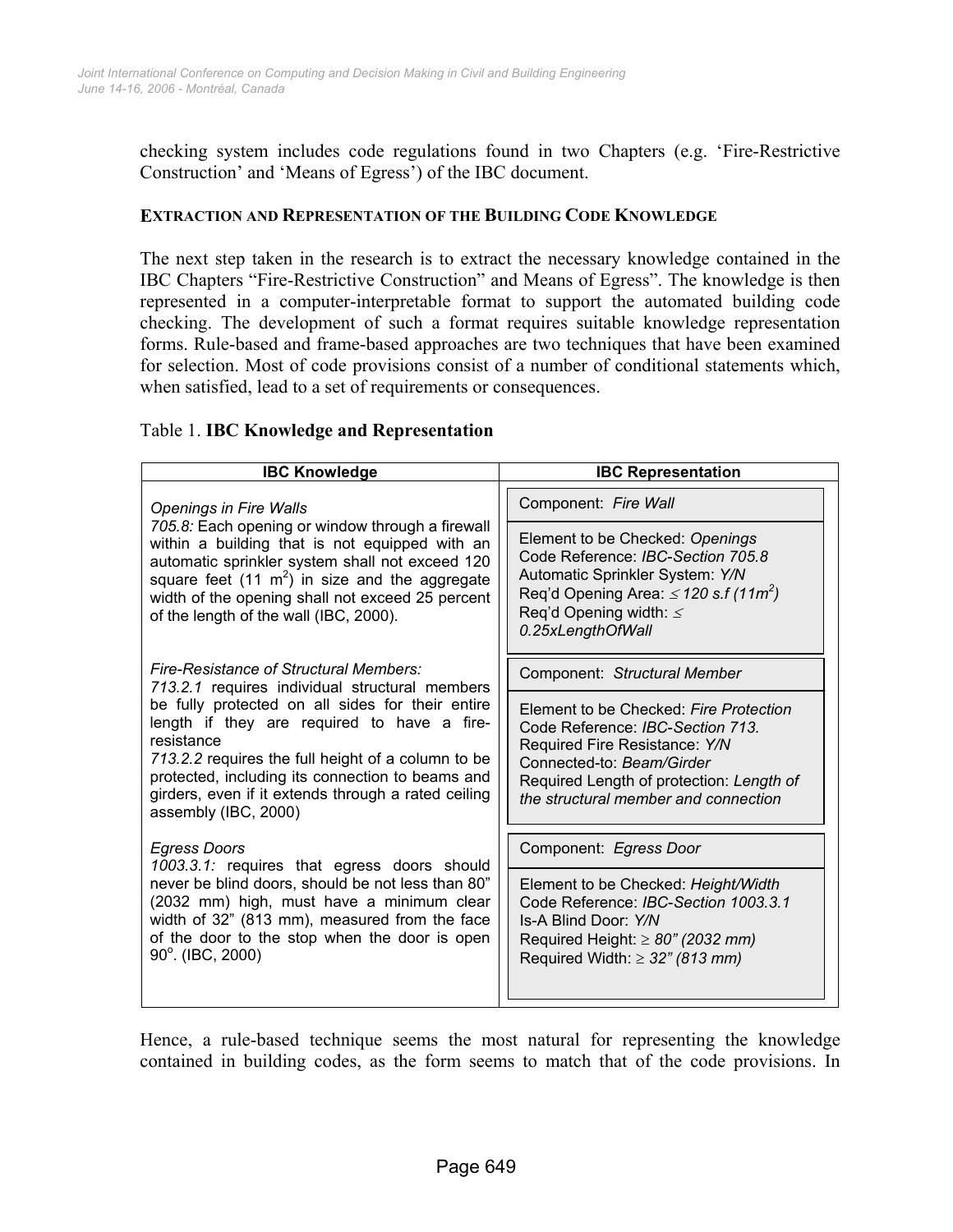addition, a frame that is similar to a form of data-structure may be used for representing stereotypical (and hierarchical) information of a building. For example, a building object 'Interior Wall' may have the following attributes: Object ID, Function, Material, Location, and Number of Openings (Figure 1). Table 1 below presents examples of the knowledge extracted from the IBC document and its frame-based representation.

#### **3D SOLID MODELING REPRESENTATION OF BUILDING COMPONENTS**

Unlike traditional CAD systems, which are merely tools to graphically represent a design by means of primitives such as points, lines, and arcs, solid modeling provides various representation schemes using primitives such as vertices, edges, and faces. Such primitives are suitable for a complete and unambiguous description of design objects (Zeid, 1991). Furthermore, in solid modeling systems, the objects observed in buildings can be quickly created as blocks, thus making it simple to perform calculations of volume and mass properties of the building objects. Such building information is necessary for different design activities (e.g. building code compliance checking) throughout the design and construction process. There are various 3D geometric representation techniques including Boundary representation (Brep), Constructive Solid Geometry, Parametric Representation, and Feature-Based Representation. This research makes use of 3D boundary representation or Brep of solid modeling for representing building objects since Brep provides both geometric and topological data necessary for deducing complex information (e.g. spatial relationships between building components) to support code compliance checking. A detailed description of these solid modeling representation techniques is beyond the scope of this paper and the reader may refer to other references such as (Kalay, 1989) and (Zeid, 1991) for more information.

# **THE PROPOSED FRAMEWORK**

Once the building code knowledge has been extracted and organized in the computerinterpretable format, a framework linking the information describing building components and building code knowledge can be developed. Specifically, the information of building codes associated with each of building components will be linked and stored in an external database. The framework functions as a bridge (a mapping tool) between building designs produced in a CAD system and the database enabling the automated code compliance checking. For example, a building object 'Interior Wall' that functions as a Fire Wall (Figure 1) can be linked to building code knowledge concerning the firewall stored in database. The element to be checked for code compliance could be an opening *contained in* the firewall. Geometric data (e.g. location or dimension) describing the building component available in CAD system can be extracted to deduce the actual opening area or width, which will be mapped with the relevant building code requirements (e.g. required opening area, width, etc.) to verify code violation. Additionally, the *contained-in* information that is referred to as a spatial relationship between the opening and the firewall can be automatically deduced in a 3D CAD system (Nguyen, 1999). The description of the algorithms to deduce different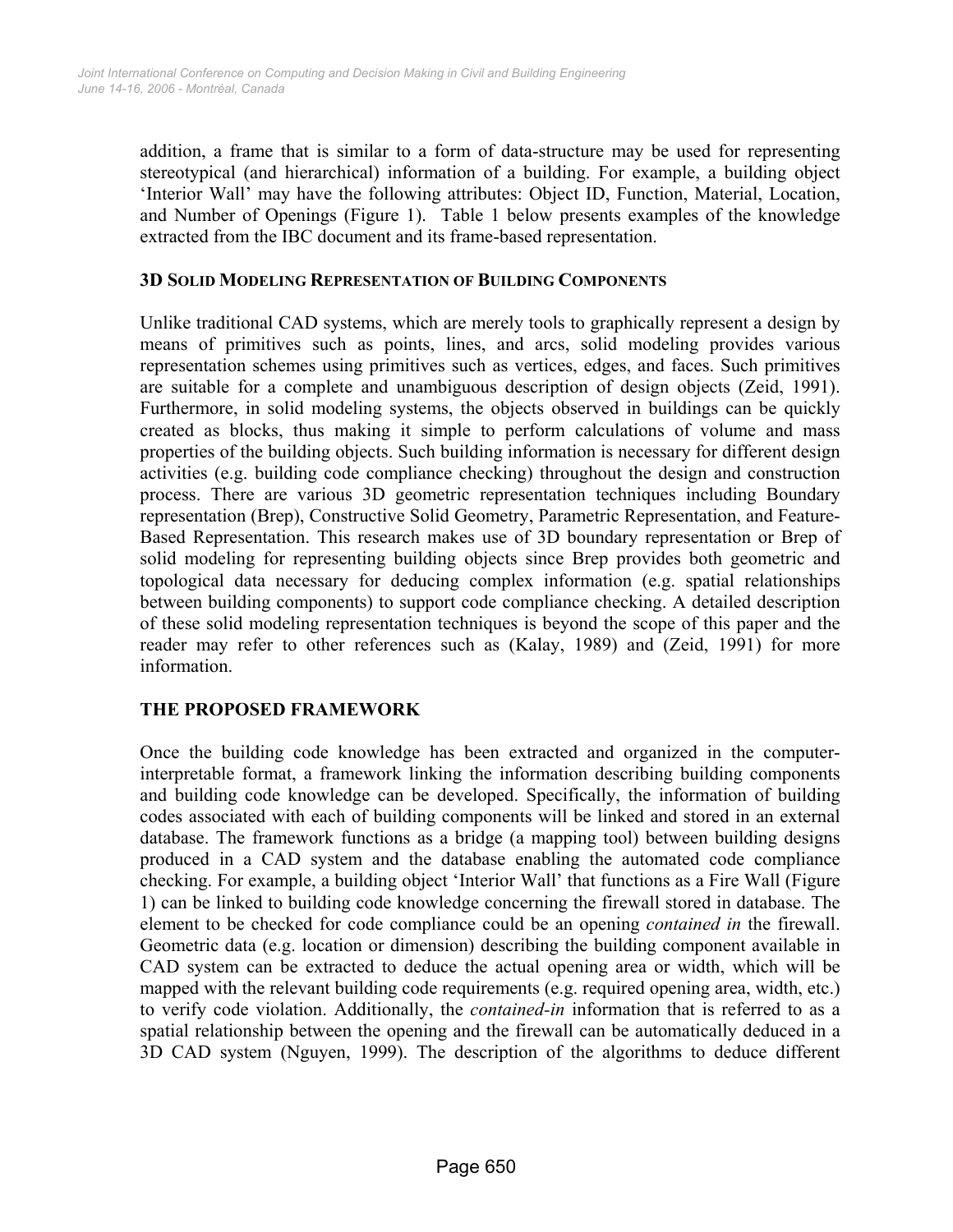spatial relationships between building components such as *adjacency, connection, containment, separation,* and *intersection*, can be found in (Nguyen, et. al., 2004).





# **IMPLEMENTATION**

The architecture of the automated system comprises of three major components: a 3D CAD system, an application development tool, and an external database (Figure 2).

# **The system architecture**

The 3D CAD system (i.e. AutoCAD by Autodesk, Inc.), as a key component of the prototype system, undertakes various function including representations of 3D geometric data as well as functional attributes of building components. The application development tool selected for this prototype system is ObjectARX. This development tool is an AutoCAD® Runtime Extension programming environment that includes a number of  $C++$  dynamic link libraries (DLLs) that enable developments of AutoCAD applications (ObjectARX, 2002). The main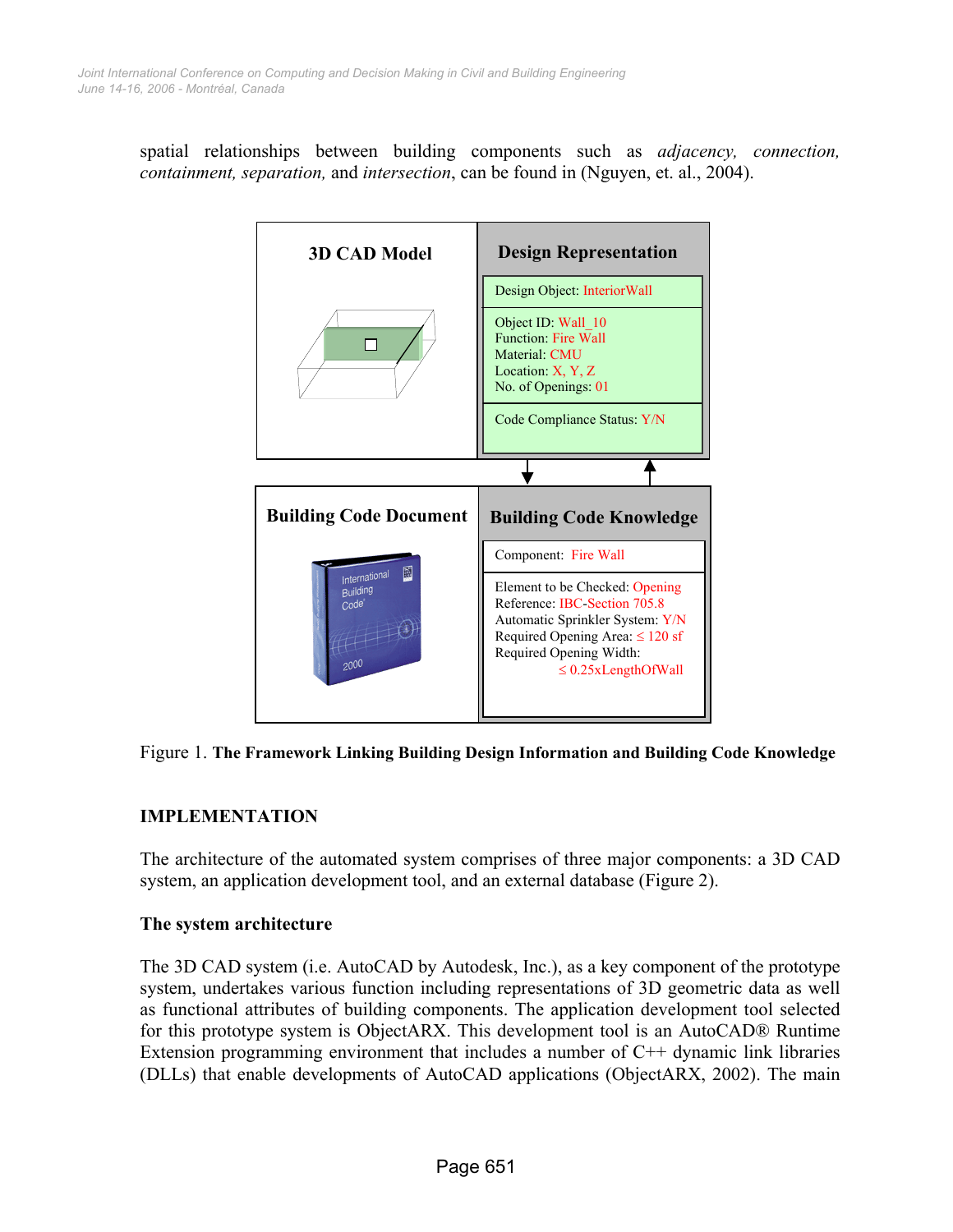reason for selection of ObjectARX as a programming environment for the implementation of this work is that the set of DLLs (Dynamic Library Links) in ObjectARX can operate directly with core AutoCAD data structures and code, thus providing suitable mechanisms for accessing AutoCAD database to extract geometric data of building components that are necessary for deducing spatial relations and building code compliance checking. The development tool ObjectARX is used to create new AutoCAD commands (e.g. CodeComplianceChecker) to check building designs for code violations. As it is a compiler of ObjectARX applications, Visual C++ is used as a programming development environment for the user interface. The third component of the system architecture is the database, i.e. Microsoft Access, where the information contained in the selected building code is stored and extracted as needed for explaining code violations of the building design.



Figure 2. **Architecture of the Automated Code Compliance Checking System**

# **BUILDING CODE COMPLIANCE CHECKER**

The current research effort is aimed at developing a 3D CAD system capable of automatically retrieving the basic building data (e.g. geometry and functionality) of a particular building design stored in the CAD system to deduce more complex building information (e.g. spatial relations, areas and widths of a particular building component) required for building code compliance checking. This can be done by means of two new AutoCAD commands, SpatialRelationGenerator (SRG) and CodeComplianceChecker (CCC), which were developed and inserted into the CAD system. The SRG command is used to extract basic building information necessary for deduction of spatial relations between building components, while the CCC is designed to enable designers, during the design process, to keep track on the effect of various designs on the overall performance of the project with respect to building code requirements. The development of these two AutoCAD commands leads to a need for the development of algorithms for code compliance checking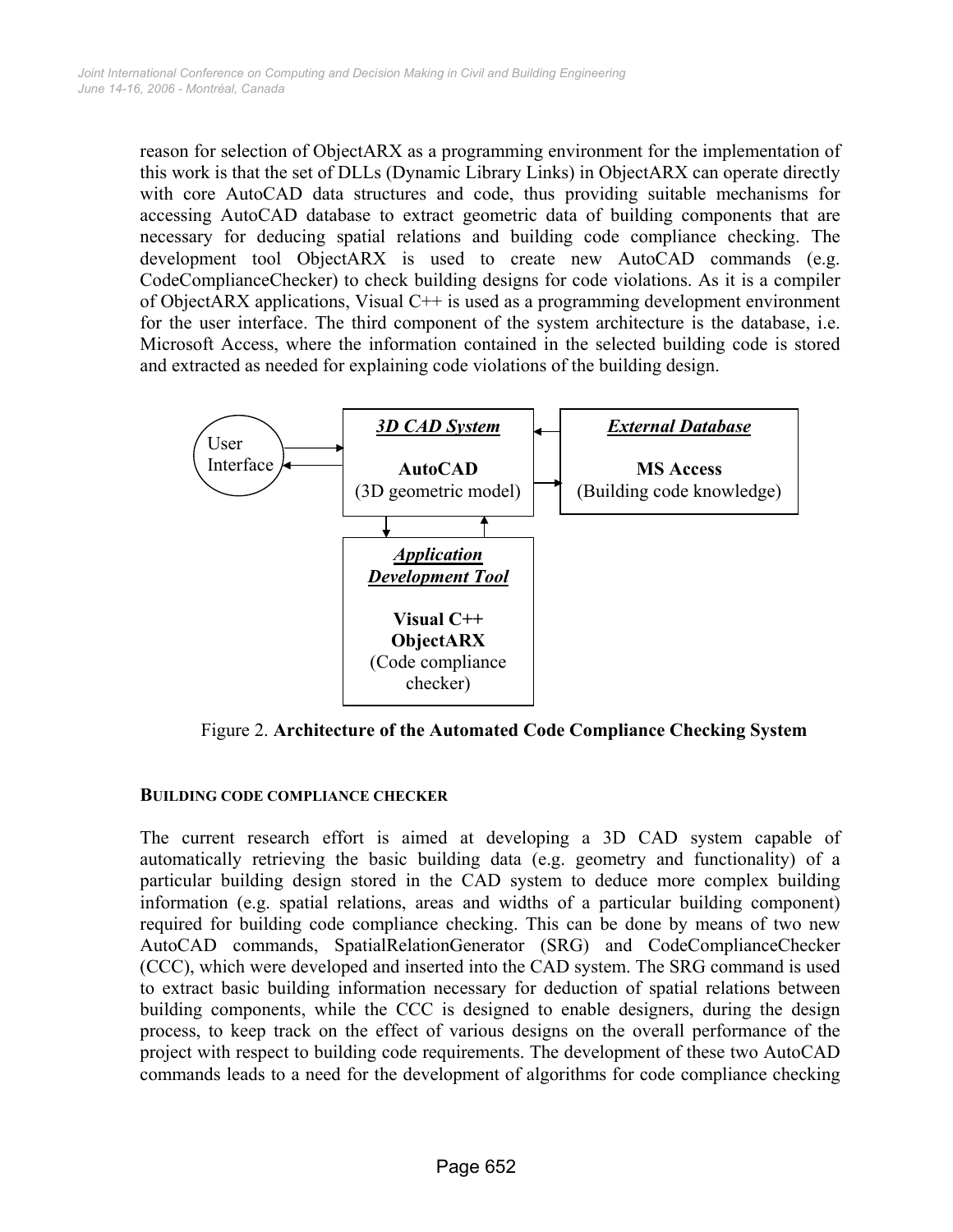and deducing spatial relationships among building components to be required for code compliance checking.

The algorithms for checking the compliance of the building code requirements were developed through two steps. First, the building code document is classified into specific categories to be considered during the building compliance checking. The IBC document was written with multi subdivisions such as Chapters, Sections, Subsections, Articles, etc.; the information under this hierarchical structure cannot be incorporated directly into the computer-based system. It must be reorganized in such a way that all compliance topics contained in building codes can be verified in a systematic fashion. For example, the compliance categories to be checked for Chapter 7 in the IBC include: Exterior walls, fire walls, fire barriers, shaft enclosure, so on. Each category may be further divided into several compliance subcategories, depending on its complexity and nature.

Next, based on the procedural logic for each specific compliance category, algorithms are developed in such a manner that the data required for checking is systematically collected whilst unnecessary queries are avoided. The interpretation of some code provisions could be a difficult task because of multiple cross-references and the qualitative nature of information. In addition, the existing information contained in the IBC is not always explicit; thus, it cannot be interpreted in a proper fashion without using appropriate analysis capability. Below is an example explaining the procedural logic for the subsection 705.8 Openings in a firewall which has been extracted from (IBC, 2000).



Figure 3. **Example Output from the Prototype System**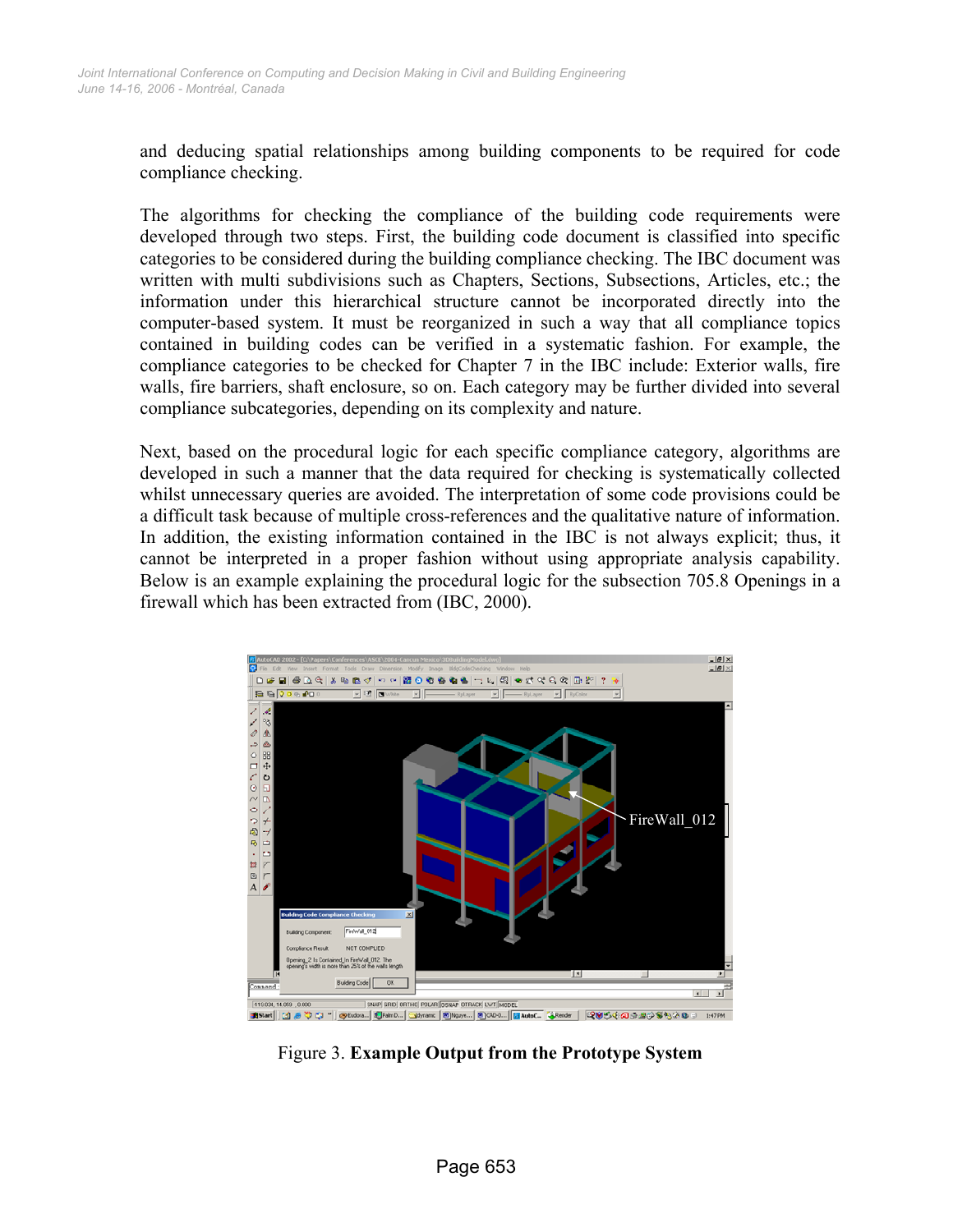To check for the code compliance of an opening in the firewall, its geometric data available in CAD database first is retrieved to verify if the opening is *contained-in* a firewall (e.g. Opening\_ 2 is *contained-in* FireWall\_012). The *contained-in* information that is referred to as a spatial relationship between the opening and the fire wall can be automatically deduced in a 3D CAD system. The algorithms for deducing various spatial relationships between building components including *adjacency, connection, containment, separation,* and *intersection* have been developed and presented in prior work by (Nguyen, et. al., 2004). The next step in code compliance checking for the opening is to extract the geometric information about the wall's dimensions in the CAD database for computing the area and the length of the wall. Finally, the system checks if the wall area is less than 120 square feet and the opening width is not be more than 25 percent of the wall's length. Figure 3 shows an example output from the proposed system.

# **CONCLUSIONS**

The design of a building component should be checked against the applicable building code requirements as the design progresses so that design changes or reworks due to building code violations, that are usually costly and time-consuming can be avoided. With the support of current advanced CAD technologies, the building code compliance checking can be performed with relative ease. This paper presents a computerized framework underlying an automated building code compliance checking system. The automated framework has been implemented in a 3D solid modeling system, where building components are represented by both geometric (e.g. dimensions, locations) and non-geometric data (e.g. fire resistant rate of a firewall). These basic data can be extracted to deduce more complex information (e.g. spatial relations) that can be used for building code compliance checking. The knowledge contained in Chapters "Fire-Restrictive Construction" and "Means of Egress" of the International Building Code (IBC) has been extracted and represented as a computerinterpretable format suitable for the implementation of the computer application. The proposed framework is designed to link the building code knowledge and information describing building components that enables the automated code compliance checking. In particular, the proposed system is able to interpret building designs as well as to deduce spatial relationships among individual building components to be needed for the code compliance checking. The knowledge base of the automated system should be expanded to completely address all building code provisions contained in the IBC document. Furthermore, a standard data exchange protocol, e.g. IFC (Industry Foundation Classes), needs to be incorporated into the proposed system to enable the interoperability among different AEC applications. The IFC is an object-oriented protocol for sharing data between dissimilar AEC (Architecture, Engineering, and Construction) software, which was developed by the International Alliance for Interoperability (IAI, 2003).

# **REFERENCES**

Casson A. and Stone D. (1991). "An Expertext System for Building Standards". CIB W78 and CBS Joint International Workshops on Computer Integrated Construction and Computers and Building Standards, Montreal, Quebec.